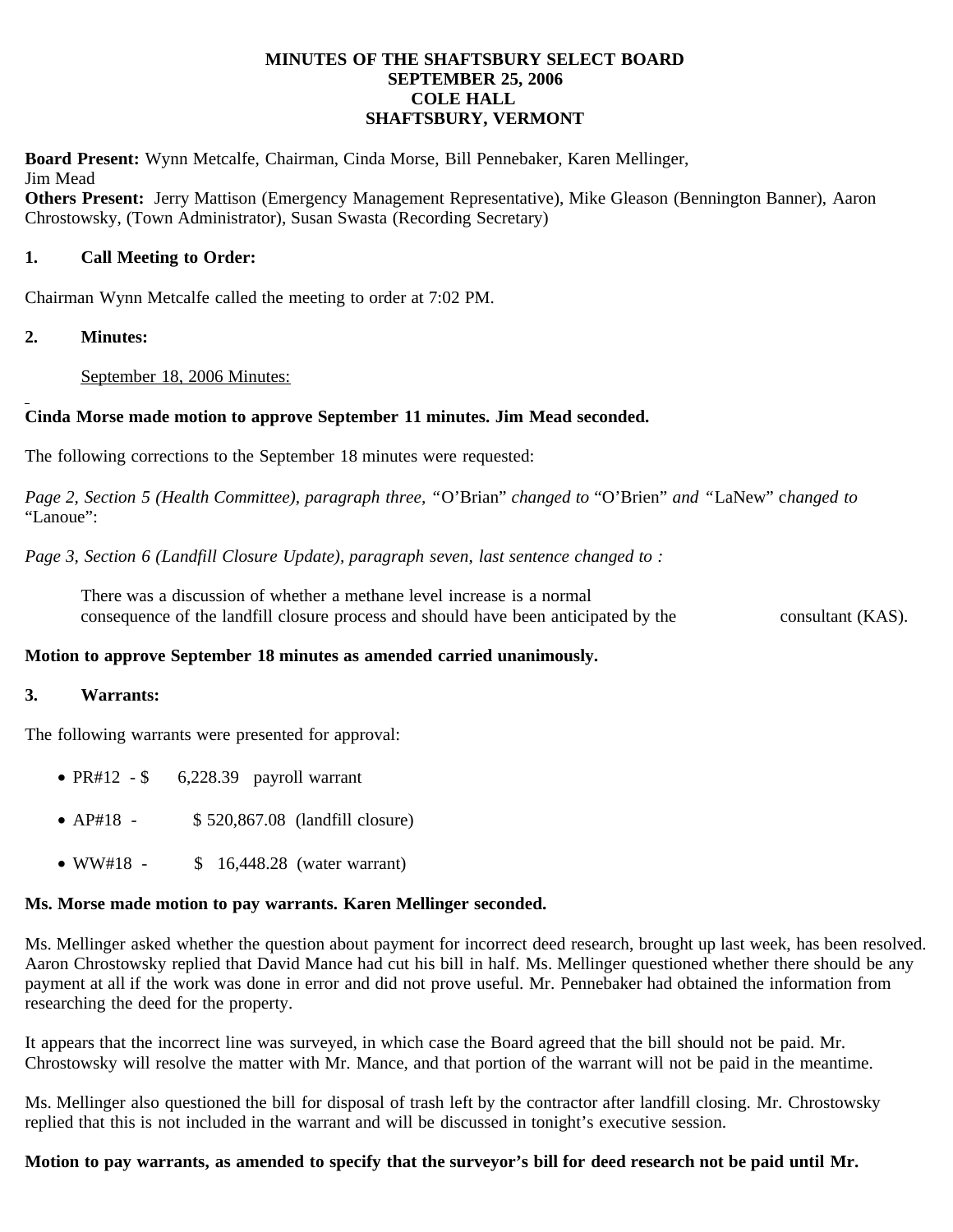### **Chrostowsky resolves the matter with the surveyor, carried 5-0-0.**

### **4. Public Comments:**

There were no public comments.

## **5. Emergency Management:**

Jerry Mattison came forward to report on emergency management. He stated that the Lake Paran emergency response drill had gone extremely well, and he praised the fire department's performance. The evaluators will provide an after-action report with recommendations.

Mr. Mattison has completed a Hazard Mitigation Plan, which qualifies the town for possible funding from FEMA for problems related to flooding, wind and fire damage, and other disasters. There would be a 25/75 match on any grants. Mr. Mattison noted that the grants are competitive, and that higher-risk areas are more likely to receive funds. Completing the plan at least opens the door for grants. He thanked Lissa Stark of the Bennington County Regional Commission (BCRC) for her help in completing the plan. Mr. Chrostowsky stated that the town had not set aside any money for matching hazard mitigation grants this year, but could consider doing so for next year.

### **Ms. Mellinger made motion to adopt the Regional Hazard Mitigation Plan. Ms. Morse seconded. Motion carried 5-0-0.**

Mr. Mattison stated that a Continuity of Government meeting, related to planning for a possible flu pandemic, will be held in Arlington on September 28 at 6:00 PM. He will attend, and Board members are invited. Mr. Mattison has a draft of an emergency operation plan (EOP) for the town. The state has provided funding for Ms. Stark to help complete EOP's.

Mr. Mattison handed out certificates to the Board and Mr. Chrostowsky for completion of the ICS 100 level course. They will now need to do ICS 200 training, which will take twelve hours. This can either be done in a class setting or online. The Board discussed scheduling for the classes. Mr. Mattison will check with the fire department to see what scheduling works for them and get back to Mr. Chrostowsky.

# **6. Landfill Closure Update:**

Chairman Metcalfe stated that there had been a meeting with Rifenberg last Friday, and that based on the meeting Mr. Chrostowsky has written up a new balance sheet. Referring to the balance sheet, Mr. Chrostowsky reported that the first Rifenberg bill has been paid and the second one just received. KAS has billed the town for design and certification. There will not be much more owed to KAS, since Mr. Pennebaker and John Endres of West Mountain Engineering saved the town a lot that would have gone to KAS for oversight. He estimated the amount saved at about \$15,000.

West Mountain Engineering was paid \$4500 for oversight and \$500 for a survey of the extra areas claimed by Rifenberg. This survey saved the town \$80,000 in extra charges. Charges have been received from Harrington's for sand and hyro-seeding, Dailey's for pond fill, Agresource for compost, and Whitman's for hauling. The total is \$781,000 to date. As of today, the town will need to borrow \$89,000 of the \$150,000 available. There was a discussion of other landfill closure expenses and revenues.

Mr. Chrostowsky passed out a proposal from Heindel and Noyes on remediation of high methane levels at the landfill. This company will provide the remediation plan at no charge, and do the work for \$6900. Mr. Mead noted that Heindel and Noyes had done some testing for the town when high methane levels had occurred in the past.

Ms. Morse asked if KAS has been paid in full and questioned whether KAS should have anticipated the potential for methane problems when preparing its closure design. Mr. Pennebaker stated that this bothers him quite a bit, since he would have thought that closure design would have anticipated the problem. He is not confident that levels will go down. The question is how well the methane system is working.

Mr. Pennebaker said that had spoken with Buzz Surwilo, who said that methane levels often go up when a landfill is closed. There was a discussion of buying or borrowing a meter that will measure specific methane levels. The state is charged \$25 per hour by the town for measuring the levels, and it may be possible to bill the state if the town has to pay Bennington for the use of its meter.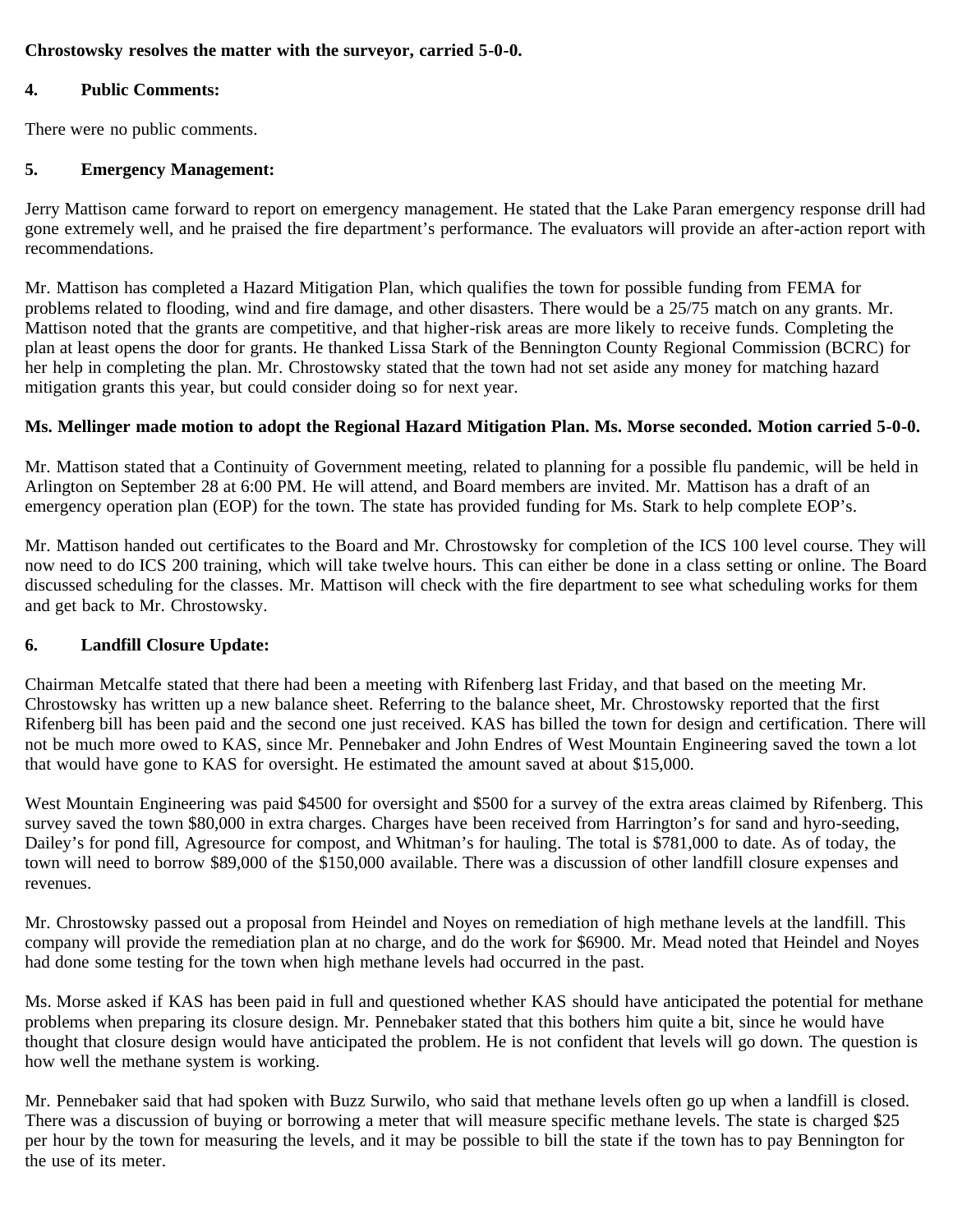Mr. Pennebaker stated that Heindel and Noyes would deal with the methane problem by depleting the gas around the wells. This might prove a temporary solution that will have to be repeated. It might be permanent if the high methane level was caused by construction, but not if it is caused by trapped gas defusing to the west. It's possible this could not have been prevented, even if construction was done correctly, due to coarse, porous soil.

There was a discussion of installing a ventilation system on the Eastman property to deal with methane. Mr. Mead suggested putting in a ventilation system similar to that done for radon. This will be looked into.

### **Ms. Morse made motion accept the Heindel and Noyes remediation proposal, subject to the approval of Buzz Surwilo. Ms. Mellinger seconded. Motion carried 5-0-0.**

Chairman Metcalfe noted that grass is growing on the landfill cap. Mr. Pennebaker asked if the roadway will be seeded, and Mr. Chrostowsky replied that wood chips will be put down.

### **7. Other Business:**

Mr. Pennebaker stated that he would like to see us get more active in terms of recusal policy. Chairman Metcalfe said that he has information to pass out.

Ms. Mellinger asked Mr. Chrostowsky how he is progressing on transfer station recertification. He replied that he making progress and expects to finish by the end of the week. Ms. Morse noted that there is little time, that the draft is behind schedule, and that help should be sought right away if needed. Chairman Metcalfe will call Mr. Chrostowsky Wednesday afternoon to check on progress, and KAS will be called in to help on Thursday if needed.

Ms. Mellinger asked Mr. Chrostowsky about the sidewalk project. He stated that he has received a bid of \$7000 for an archeological study. Ms. Mellinger expressed surprise at this high amount. She will have a look at the information for next week. Chairman Metcalfe stated that he has not yet spoken with engineer Jim Secor but will do so.

Ms. Mellinger reported that Jim Meskun and other residents have brought to her attention some very rough spots on Westview Place. A resident fell there recently. Chairman Metcalfe asked Mr. Chrostowsky to have Highway Foreman Ron Daniels look at it to see if it can be patched.

Mr. Mead reported that the Vachon's drainage pipe has been unclogged, using town equipment. Both tree roots and gravel were blocking the pipe.

Chairman Metcalfe reported that insurance to include Grandview Cemetery in town coverage, as the cemetery association had requested, would cost \$500. If the association decides to give up the cemetery, the town must take it over, according to state statute. He feels that the question of paying their insurance would have to be put on the ballot, and that payment would set a bad precedent. Ms. Mellinger asked how important this issue is to the association, and Chairman Metcalfe said that he would ask them.

Chairman Metcalfe once again raised the issue of recusal. He will send the page from the Selectman Handbook dealing with recusal to all town boards and committees, so that they know this is how it is to be handled. Recusal is defined as disqualifying oneself from participation due to prejudice or personal involvement. Recusals are mandated for the Development Review Board (DRB), and a recused member must leave the room to avoid being part of the discussion.

Ms. Morse asked what happens when a person sitting on a Board has business before the Board. Chairman Metcalfe replied that the person has a right as a citizen to present an issue, but cannot both present it and vote on it, and would recuse himself and leave for the decision process. Mr. Pennebaker asked when a person should recuse himself, and was told that this should be done at the beginning of the meeting.

#### **8. Executive Session (Personnel):**

**Mr. Pennebaker motion to go into Executive Session (Contract). Mr. Mead seconded. Motion carried 5-0-0. Board went into Executive Session at 8:40 PM.**